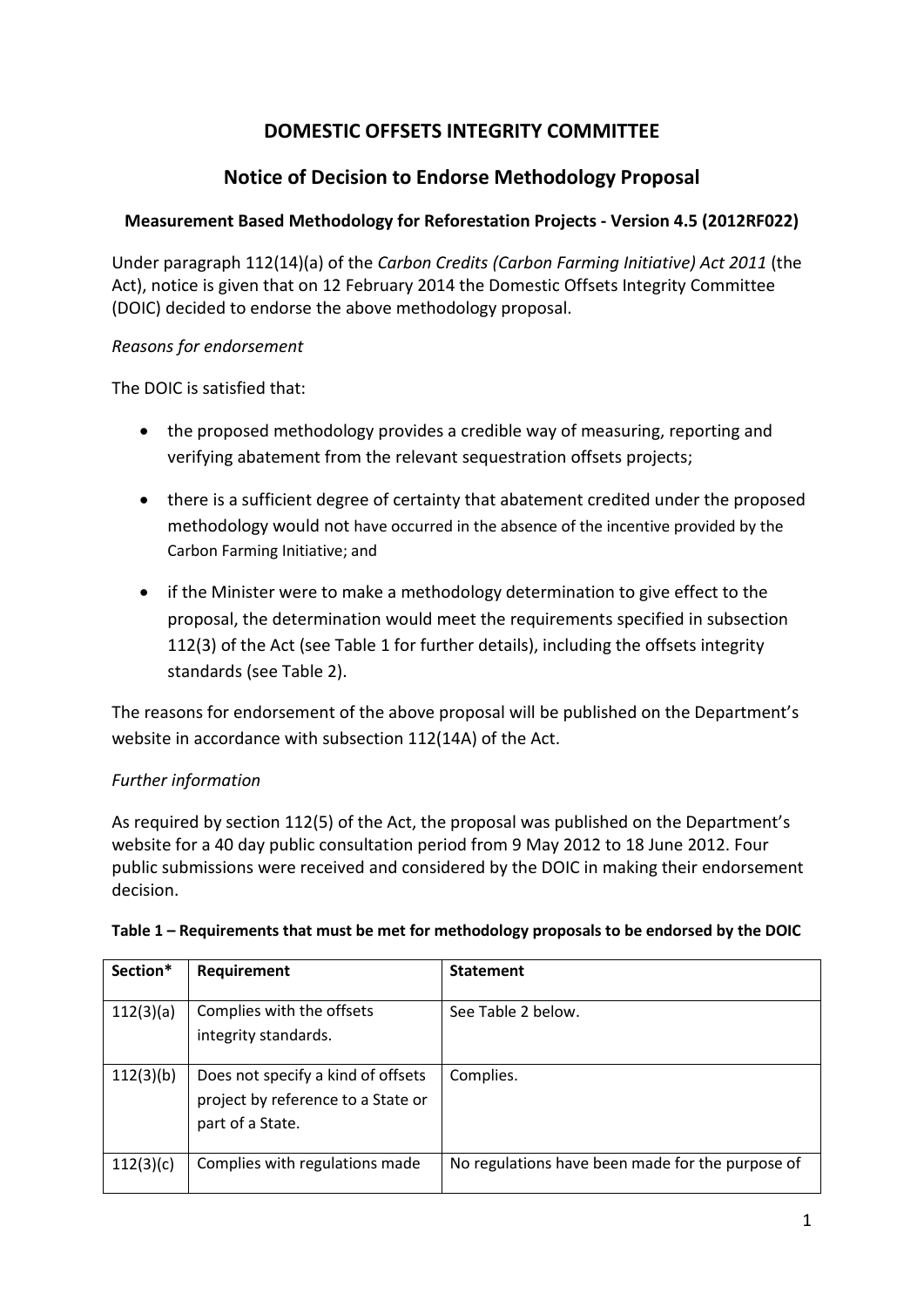|           | for the purpose of $s106(4)(e)$ .                                                                                                    | $s106(4)(e)$ .                                                                                                                                                                                                                                                                                                                                                                                                                                                                                                     |
|-----------|--------------------------------------------------------------------------------------------------------------------------------------|--------------------------------------------------------------------------------------------------------------------------------------------------------------------------------------------------------------------------------------------------------------------------------------------------------------------------------------------------------------------------------------------------------------------------------------------------------------------------------------------------------------------|
| 112(3)(d) | Includes calculation of a baseline<br>for a project.                                                                                 | The methodology proposal adequately specifies the<br>process for identifying the project baseline. The<br>baseline assumes that the land use existing over the<br>five years prior to tree planting involved agricultural<br>activities and would have continued unchanged.<br>Project proponents must provide evidence of that<br>pre-existing land use. For projects based on this<br>methodology, the baseline is set at zero carbon<br>stock change and net greenhouse gas removals are<br>assumed to be zero. |
| 112(3)(g) | Applies methods specified under<br>the National Greenhouse and<br><b>Energy Reporting Act 2007 (NGER)</b><br>Act) where appropriate. | Measurements of emissions that are covered by the<br>NGER Act are consistent with that Act, including<br>emissions from fuel use.                                                                                                                                                                                                                                                                                                                                                                                  |

\* Section of the *Carbon Credits (Carbon Farming Initiative) Act 2011*.

## **Table 2 – Offsets Integrity Standards**

| Section*  | Requirement                                                                                                                   | <b>Statement</b>                                                                                                                                                                                                                                                                                                                                                                                                                            |
|-----------|-------------------------------------------------------------------------------------------------------------------------------|---------------------------------------------------------------------------------------------------------------------------------------------------------------------------------------------------------------------------------------------------------------------------------------------------------------------------------------------------------------------------------------------------------------------------------------------|
| 133(1)(a) | Covered by the additionality test<br>regulations.                                                                             | The activities in the proposal are covered by the<br>following additionality test regulations:<br>3.28(1)(a), which specifies "the establishment of<br>permanent plantings on or after 1 July 2007";<br>3.28(1)(n), which specifies "the establishment of a<br>new farm forestry plantation"; and<br>3.28(2)(a), which specifies "a forestry project<br>accredited under the Commonwealth<br>Government's Greenhouse Friendly™ initiative". |
| 133(1)(b) | <b>Estimations of emissions</b><br>reduction, sequestration and<br>emissions are measurable and<br>capable of being verified. | Appropriate equations are specified for the<br>calculation of emissions reduction and project<br>emissions.<br>Appropriate methods to enable verification of these<br>estimations are specified for data collection,<br>monitoring and reporting.                                                                                                                                                                                           |
| 133(1)(c) | Methods specified in the<br>methodology are not inconsistent<br>with the methods set out in the<br>National Inventory Report. | The methods set out in the methodology proposal<br>are not inconsistent with the methods in the<br>National Inventory Report.                                                                                                                                                                                                                                                                                                               |